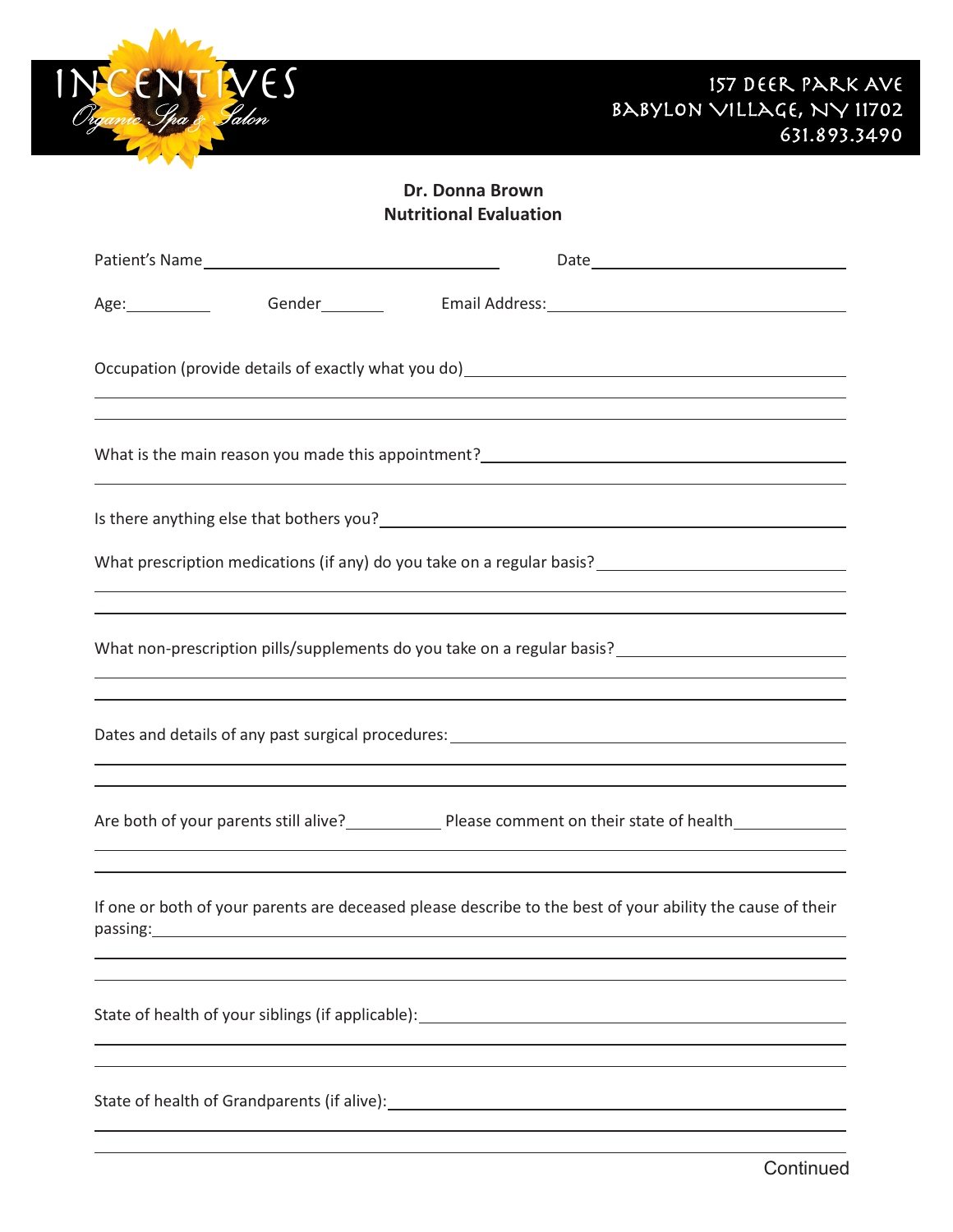To properly evaluate your general health status it is important for you to answer ALL of the following questions. Please respond "yes" if you experience the symptom noted (one time per month or more) and "no" if you do not.

| Symptom                                        | Yes/No | <b>Comments</b> |
|------------------------------------------------|--------|-----------------|
| Heartburn                                      |        |                 |
| Regular belching or gas                        |        |                 |
| Constipation                                   |        |                 |
| Loose bowel movements                          |        |                 |
| <b>Bad breath</b>                              |        |                 |
| Food just lays in your stomach                 |        |                 |
| Digestive problems when eating greasy or fatty |        |                 |
| foods                                          |        |                 |
| <b>Nauseous</b>                                |        |                 |
| Lost your taste for meat                       |        |                 |
| Poor appetite                                  |        |                 |
| Catch colds easily                             |        |                 |
| Sore throats often                             |        |                 |
| Chest colds often                              |        |                 |
| Chronic cough                                  |        |                 |
| Sigh or yawn often                             |        |                 |
| Sinus problems                                 |        |                 |
| Stuffy nose even when you do not have a cold   |        |                 |
| Ear infections often                           |        |                 |
| High blood pressure                            |        |                 |
| Low blood pressure                             |        |                 |
| Pain or tightness in your chest                |        |                 |
| Light headed and dizzy often                   |        |                 |
| Get short of breath easily                     |        |                 |
| Sleep on more than one pillow                  |        |                 |
| Heart beats fast for no reason                 |        |                 |
| Varicose veins                                 |        |                 |
| Ankles swollen in the morning                  |        |                 |
| Ankles swell later in the day                  |        |                 |
| Get dizzy when changing position               |        |                 |
| Trouble breathing                              |        |                 |
| Get up more than one time per night to urinate |        |                 |
| Burning or pain when your urinate              |        |                 |
| Trouble starting urine flow                    |        |                 |
| Ever had kidney stones                         |        |                 |
| Ever had a bladder or kidney infection         |        |                 |
| Joints stiff in the mornings                   |        |                 |
| Swollen joints                                 |        |                 |
| Muscle cramps                                  |        |                 |
| Muscles feel weak                              |        |                 |
| Numbness of your hands or feet                 |        |                 |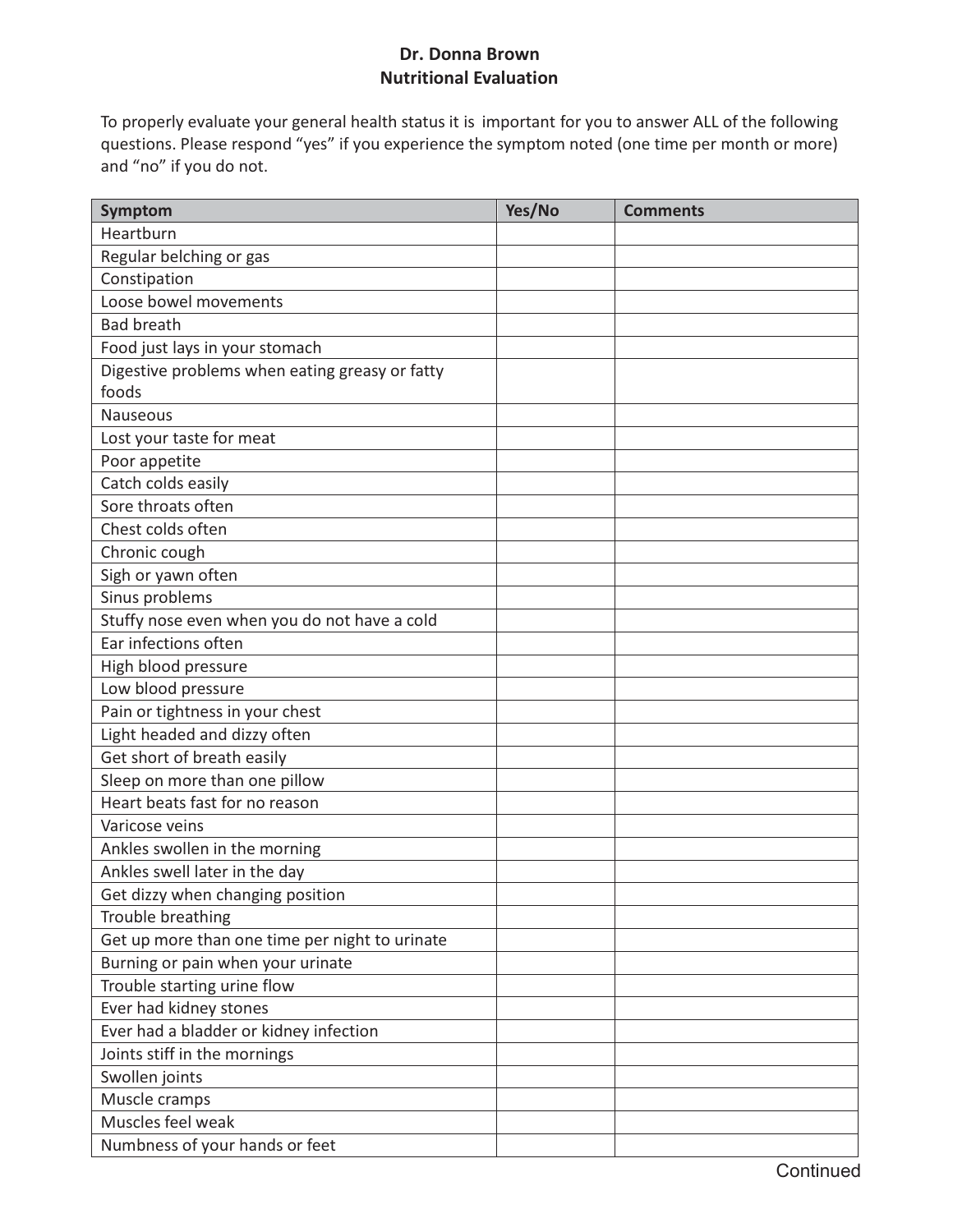| Hands and/or feet get cold easily<br>Tingling sensations in your hands or feet<br>Any part of your body "jerk" for no reason<br>Tics or twitches<br>General aches and pains for no reason<br>Reduced physical stamina<br>Spinal pain<br>Poor muscle coordination<br>Itchy skin<br>Cuts and scrapes heal slowly<br>Brown spots on your skin<br>Bruise for no reason<br>Acne<br>Eyes hurt or itch<br>Discharge from your eyes<br>Difficulty adjusting to light<br>Eyes are bloodshot or sandy<br><b>Blink often</b><br>See poorly in dim light<br>Glasses prescription changes more than once in a<br>year<br>Have or had cataracts<br>Eyes are sensitive to light<br>Often get styes in the eye<br>Eyes tire easily<br>Difficulty concentrating<br>Get depressed easily<br>Cry easily<br>Difficulty relaxing<br>Lose your temper easily<br>Suffer from insomnia<br>Gain weight easily<br>Lose weight easily<br><b>Excessive thirst</b><br>Suffer from morning headaches<br>Get headaches later in the day<br>Get tense if you do not eat on time<br>Get tired before you eat<br>Exercise on a regular basis<br>Smoke<br>Drink alcohol<br>Would you call yourself a worrier<br><b>Take laxatives</b><br>Crave sweets | Symptom | Yes/No | <b>Comments</b> |
|--------------------------------------------------------------------------------------------------------------------------------------------------------------------------------------------------------------------------------------------------------------------------------------------------------------------------------------------------------------------------------------------------------------------------------------------------------------------------------------------------------------------------------------------------------------------------------------------------------------------------------------------------------------------------------------------------------------------------------------------------------------------------------------------------------------------------------------------------------------------------------------------------------------------------------------------------------------------------------------------------------------------------------------------------------------------------------------------------------------------------------------------------------------------------------------------------------------------|---------|--------|-----------------|
|                                                                                                                                                                                                                                                                                                                                                                                                                                                                                                                                                                                                                                                                                                                                                                                                                                                                                                                                                                                                                                                                                                                                                                                                                    |         |        |                 |
|                                                                                                                                                                                                                                                                                                                                                                                                                                                                                                                                                                                                                                                                                                                                                                                                                                                                                                                                                                                                                                                                                                                                                                                                                    |         |        |                 |
|                                                                                                                                                                                                                                                                                                                                                                                                                                                                                                                                                                                                                                                                                                                                                                                                                                                                                                                                                                                                                                                                                                                                                                                                                    |         |        |                 |
|                                                                                                                                                                                                                                                                                                                                                                                                                                                                                                                                                                                                                                                                                                                                                                                                                                                                                                                                                                                                                                                                                                                                                                                                                    |         |        |                 |
|                                                                                                                                                                                                                                                                                                                                                                                                                                                                                                                                                                                                                                                                                                                                                                                                                                                                                                                                                                                                                                                                                                                                                                                                                    |         |        |                 |
|                                                                                                                                                                                                                                                                                                                                                                                                                                                                                                                                                                                                                                                                                                                                                                                                                                                                                                                                                                                                                                                                                                                                                                                                                    |         |        |                 |
|                                                                                                                                                                                                                                                                                                                                                                                                                                                                                                                                                                                                                                                                                                                                                                                                                                                                                                                                                                                                                                                                                                                                                                                                                    |         |        |                 |
|                                                                                                                                                                                                                                                                                                                                                                                                                                                                                                                                                                                                                                                                                                                                                                                                                                                                                                                                                                                                                                                                                                                                                                                                                    |         |        |                 |
|                                                                                                                                                                                                                                                                                                                                                                                                                                                                                                                                                                                                                                                                                                                                                                                                                                                                                                                                                                                                                                                                                                                                                                                                                    |         |        |                 |
|                                                                                                                                                                                                                                                                                                                                                                                                                                                                                                                                                                                                                                                                                                                                                                                                                                                                                                                                                                                                                                                                                                                                                                                                                    |         |        |                 |
|                                                                                                                                                                                                                                                                                                                                                                                                                                                                                                                                                                                                                                                                                                                                                                                                                                                                                                                                                                                                                                                                                                                                                                                                                    |         |        |                 |
|                                                                                                                                                                                                                                                                                                                                                                                                                                                                                                                                                                                                                                                                                                                                                                                                                                                                                                                                                                                                                                                                                                                                                                                                                    |         |        |                 |
|                                                                                                                                                                                                                                                                                                                                                                                                                                                                                                                                                                                                                                                                                                                                                                                                                                                                                                                                                                                                                                                                                                                                                                                                                    |         |        |                 |
|                                                                                                                                                                                                                                                                                                                                                                                                                                                                                                                                                                                                                                                                                                                                                                                                                                                                                                                                                                                                                                                                                                                                                                                                                    |         |        |                 |
|                                                                                                                                                                                                                                                                                                                                                                                                                                                                                                                                                                                                                                                                                                                                                                                                                                                                                                                                                                                                                                                                                                                                                                                                                    |         |        |                 |
|                                                                                                                                                                                                                                                                                                                                                                                                                                                                                                                                                                                                                                                                                                                                                                                                                                                                                                                                                                                                                                                                                                                                                                                                                    |         |        |                 |
|                                                                                                                                                                                                                                                                                                                                                                                                                                                                                                                                                                                                                                                                                                                                                                                                                                                                                                                                                                                                                                                                                                                                                                                                                    |         |        |                 |
|                                                                                                                                                                                                                                                                                                                                                                                                                                                                                                                                                                                                                                                                                                                                                                                                                                                                                                                                                                                                                                                                                                                                                                                                                    |         |        |                 |
|                                                                                                                                                                                                                                                                                                                                                                                                                                                                                                                                                                                                                                                                                                                                                                                                                                                                                                                                                                                                                                                                                                                                                                                                                    |         |        |                 |
|                                                                                                                                                                                                                                                                                                                                                                                                                                                                                                                                                                                                                                                                                                                                                                                                                                                                                                                                                                                                                                                                                                                                                                                                                    |         |        |                 |
|                                                                                                                                                                                                                                                                                                                                                                                                                                                                                                                                                                                                                                                                                                                                                                                                                                                                                                                                                                                                                                                                                                                                                                                                                    |         |        |                 |
|                                                                                                                                                                                                                                                                                                                                                                                                                                                                                                                                                                                                                                                                                                                                                                                                                                                                                                                                                                                                                                                                                                                                                                                                                    |         |        |                 |
|                                                                                                                                                                                                                                                                                                                                                                                                                                                                                                                                                                                                                                                                                                                                                                                                                                                                                                                                                                                                                                                                                                                                                                                                                    |         |        |                 |
|                                                                                                                                                                                                                                                                                                                                                                                                                                                                                                                                                                                                                                                                                                                                                                                                                                                                                                                                                                                                                                                                                                                                                                                                                    |         |        |                 |
|                                                                                                                                                                                                                                                                                                                                                                                                                                                                                                                                                                                                                                                                                                                                                                                                                                                                                                                                                                                                                                                                                                                                                                                                                    |         |        |                 |
|                                                                                                                                                                                                                                                                                                                                                                                                                                                                                                                                                                                                                                                                                                                                                                                                                                                                                                                                                                                                                                                                                                                                                                                                                    |         |        |                 |
|                                                                                                                                                                                                                                                                                                                                                                                                                                                                                                                                                                                                                                                                                                                                                                                                                                                                                                                                                                                                                                                                                                                                                                                                                    |         |        |                 |
|                                                                                                                                                                                                                                                                                                                                                                                                                                                                                                                                                                                                                                                                                                                                                                                                                                                                                                                                                                                                                                                                                                                                                                                                                    |         |        |                 |
|                                                                                                                                                                                                                                                                                                                                                                                                                                                                                                                                                                                                                                                                                                                                                                                                                                                                                                                                                                                                                                                                                                                                                                                                                    |         |        |                 |
|                                                                                                                                                                                                                                                                                                                                                                                                                                                                                                                                                                                                                                                                                                                                                                                                                                                                                                                                                                                                                                                                                                                                                                                                                    |         |        |                 |
|                                                                                                                                                                                                                                                                                                                                                                                                                                                                                                                                                                                                                                                                                                                                                                                                                                                                                                                                                                                                                                                                                                                                                                                                                    |         |        |                 |
|                                                                                                                                                                                                                                                                                                                                                                                                                                                                                                                                                                                                                                                                                                                                                                                                                                                                                                                                                                                                                                                                                                                                                                                                                    |         |        |                 |
|                                                                                                                                                                                                                                                                                                                                                                                                                                                                                                                                                                                                                                                                                                                                                                                                                                                                                                                                                                                                                                                                                                                                                                                                                    |         |        |                 |
|                                                                                                                                                                                                                                                                                                                                                                                                                                                                                                                                                                                                                                                                                                                                                                                                                                                                                                                                                                                                                                                                                                                                                                                                                    |         |        |                 |
|                                                                                                                                                                                                                                                                                                                                                                                                                                                                                                                                                                                                                                                                                                                                                                                                                                                                                                                                                                                                                                                                                                                                                                                                                    |         |        |                 |
|                                                                                                                                                                                                                                                                                                                                                                                                                                                                                                                                                                                                                                                                                                                                                                                                                                                                                                                                                                                                                                                                                                                                                                                                                    |         |        |                 |
|                                                                                                                                                                                                                                                                                                                                                                                                                                                                                                                                                                                                                                                                                                                                                                                                                                                                                                                                                                                                                                                                                                                                                                                                                    |         |        |                 |
|                                                                                                                                                                                                                                                                                                                                                                                                                                                                                                                                                                                                                                                                                                                                                                                                                                                                                                                                                                                                                                                                                                                                                                                                                    |         |        |                 |
|                                                                                                                                                                                                                                                                                                                                                                                                                                                                                                                                                                                                                                                                                                                                                                                                                                                                                                                                                                                                                                                                                                                                                                                                                    |         |        |                 |
|                                                                                                                                                                                                                                                                                                                                                                                                                                                                                                                                                                                                                                                                                                                                                                                                                                                                                                                                                                                                                                                                                                                                                                                                                    |         |        |                 |
|                                                                                                                                                                                                                                                                                                                                                                                                                                                                                                                                                                                                                                                                                                                                                                                                                                                                                                                                                                                                                                                                                                                                                                                                                    |         |        |                 |
|                                                                                                                                                                                                                                                                                                                                                                                                                                                                                                                                                                                                                                                                                                                                                                                                                                                                                                                                                                                                                                                                                                                                                                                                                    |         |        |                 |
|                                                                                                                                                                                                                                                                                                                                                                                                                                                                                                                                                                                                                                                                                                                                                                                                                                                                                                                                                                                                                                                                                                                                                                                                                    |         |        |                 |
|                                                                                                                                                                                                                                                                                                                                                                                                                                                                                                                                                                                                                                                                                                                                                                                                                                                                                                                                                                                                                                                                                                                                                                                                                    |         |        |                 |
| Get tired after eating sweets                                                                                                                                                                                                                                                                                                                                                                                                                                                                                                                                                                                                                                                                                                                                                                                                                                                                                                                                                                                                                                                                                                                                                                                      |         |        |                 |
| Find it difficult to work under pressure                                                                                                                                                                                                                                                                                                                                                                                                                                                                                                                                                                                                                                                                                                                                                                                                                                                                                                                                                                                                                                                                                                                                                                           |         |        |                 |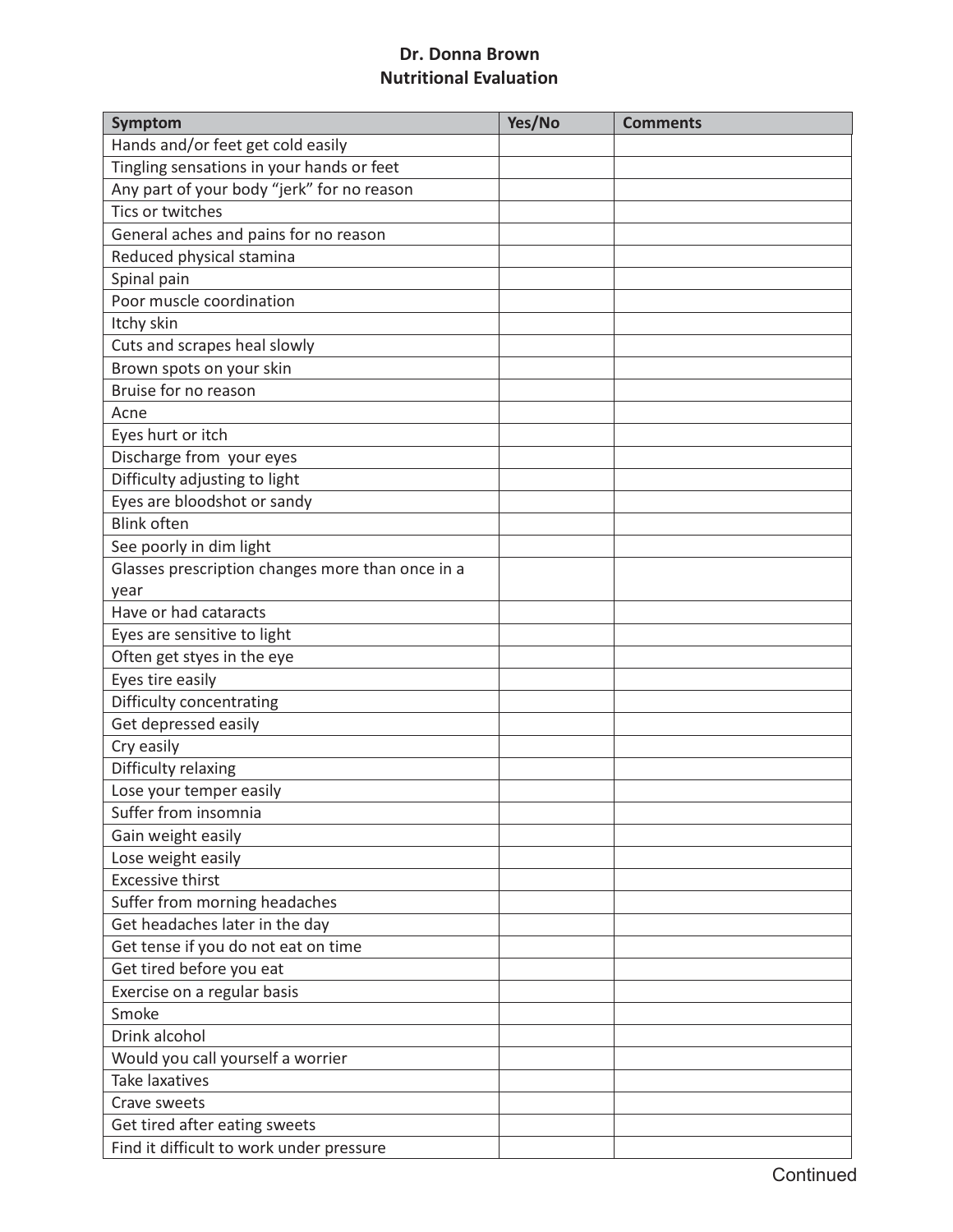| Symptom                    | Yes/No | <b>Comments</b> |
|----------------------------|--------|-----------------|
| Low sex drive              |        |                 |
| For women only:            |        |                 |
| Regular menstrual cycle    |        |                 |
| "normal" menstrual flow    |        |                 |
| Pain with cycle            |        |                 |
| Pain before or after cycle |        |                 |
| Are you in menopause       |        |                 |
| Lumps in breasts           |        |                 |

Have you ever been diagnosed as having any of the following conditions:

| <b>Condition</b>   | Yes/no | <b>Comments:</b> |
|--------------------|--------|------------------|
| Arthritis          |        |                  |
| Heart disease      |        |                  |
| Diabetes mellitus  |        |                  |
| Diabetes insipidus |        |                  |
| Hypoglycemia       |        |                  |
| Allergies          |        |                  |
| Asthma             |        |                  |
| Emphysema          |        |                  |
| Cancer             |        |                  |
| Birth defect       |        |                  |
| Multiple Sclerosis |        |                  |
| Parkinsons disease |        |                  |
| Epilepsy           |        |                  |

Any other problems not listed in any of the above: